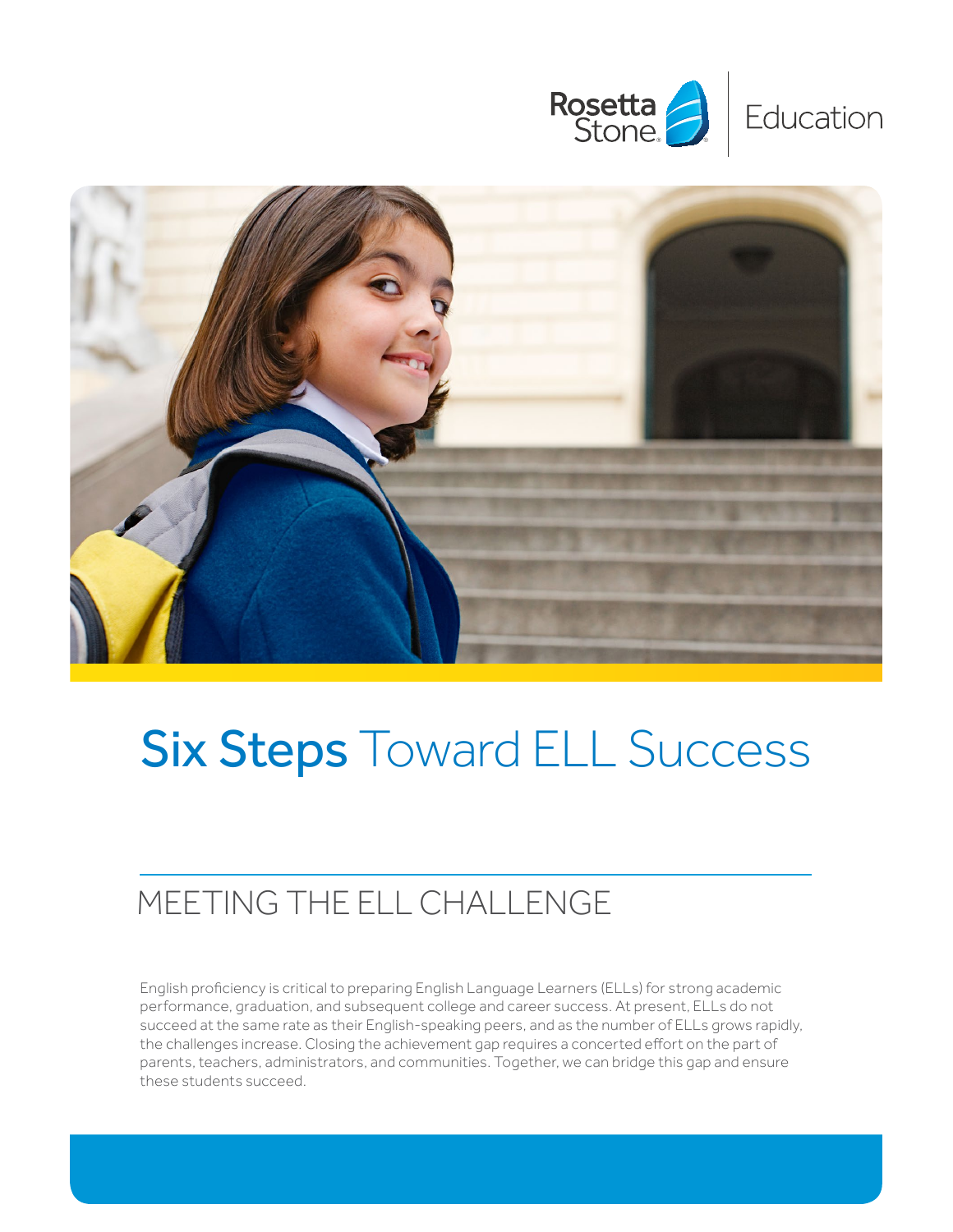## Embrace ELL Diversity

English Language Learners (ELLs) number approximately five million K-12 students who represent hundreds of primary languages, but where the vast majority (approaching 80%) are native Spanish speakers. ELLs are the fastest-growing population of students in the public school system in the U.S. and they are not a monolithic group. They are linguistically, geographically, and culturally diverse, as are their schooling experiences prior to entering U.S. school systems (August & Shanahan, 2006, Hakuta, 2012).

Some ELLs come to the U.S. with high levels of native language literacy and strong foundational skills, which normally transfer to new schooling and language contexts, whereas others—for example, students with interrupted formal education (SIFE)—have a different educational trajectory. ELLs in the U.S. include large numbers of immigrant students, but even larger numbers of native-born students, all of whose bilingualism can and should be a springboard to developing high levels of academic language and content area achievement, if properly nurtured and developed.

Not only are ELLs growing at a rate several times of all other groups, they are also the lowest-performing subgroup nationally. This creates a national crisis to which we must respond.

#### **Spanish**

71%

Spoken by 71% ELL Students nationwide. Other most common languages spoken at home are:



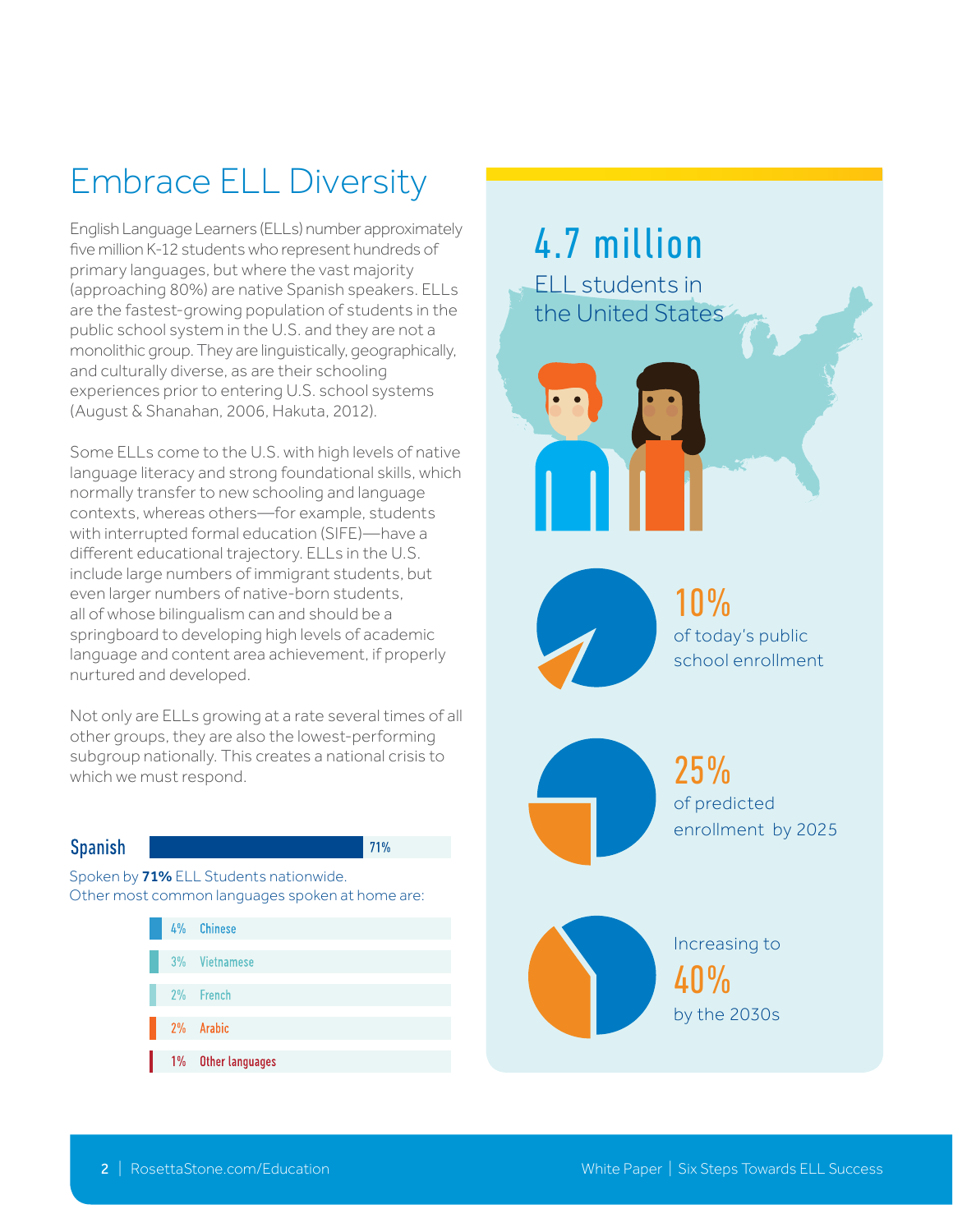## Focus on Academic Achievement

As a nation we have made significant strides toward the equitable and effective education of ELLs over the past several decades and as the numbers of ELLs have grown exponentially. Still, the efficacy of these efforts in terms of ELL student achievement outcomes has been less than what was hoped for and certainly less than what is needed. Over the past fifty years we have gone from having few or no language standards for English Language Learners, to having state and national efforts, including the multi-state WIDA Consortium's standards for ELLs and national TESOL standards for ELLs. Individual states have also designed and adopted their own English Language Development (or ESL, ESOL) standards.

The academic achievement and schooling outcomes for ELLs vary greatly. However, taken as a subgroup of the K-12 population, ELLs have very low achievement outcomes, high dropout rates, low college attendance rates, and even lower college graduation rates (USDOE, 2012). On the 2015 National Assessment for Educational Progress (NAEP) twelfth-grade reading exam, 76 percent of twelfth-grade English learners performed below basic in reading compared

with 26 percent of their non-ELL peers. Only 4 percent of twelfth-grade ELLs scored at or above the proficient level in reading (USDOE, 2015).

The struggle continues for ELLs in other subjects, as evidenced by the 2015 NAEP science assessment, where 86 percent of twelfth-grade ELLs scored below basic; only 2 percent performed at or above the proficient level (USDOE, 2015).

The underachievement of English Language Learners can be understood at least in part by recognizing two factors. In addition to often having some of the least qualified teachers, ELLs (the majority of whom are in urban locations and come from families living in poverty) are concentrated in highly segregated, underfunded schools (de Cohen, Deterding & Clewell, 2005; Randolph-McCree & Pristoop, 2005). ELLs also have lower levels of academic achievement than other students with similar socioeconomic levels,indicating that there is a language gap that contributes significantly to an overall gap in achievement (Migdol, 2011).







ELLs are the lowest academically performing groups of students in K-12 schools.



ELLs are 4x more likely to drop out of high school, compared to English speakers.



 $76\%$  of twelfth-grade English learners performed below basic in reading

86% of twelfth-grade English learners performed below basic in science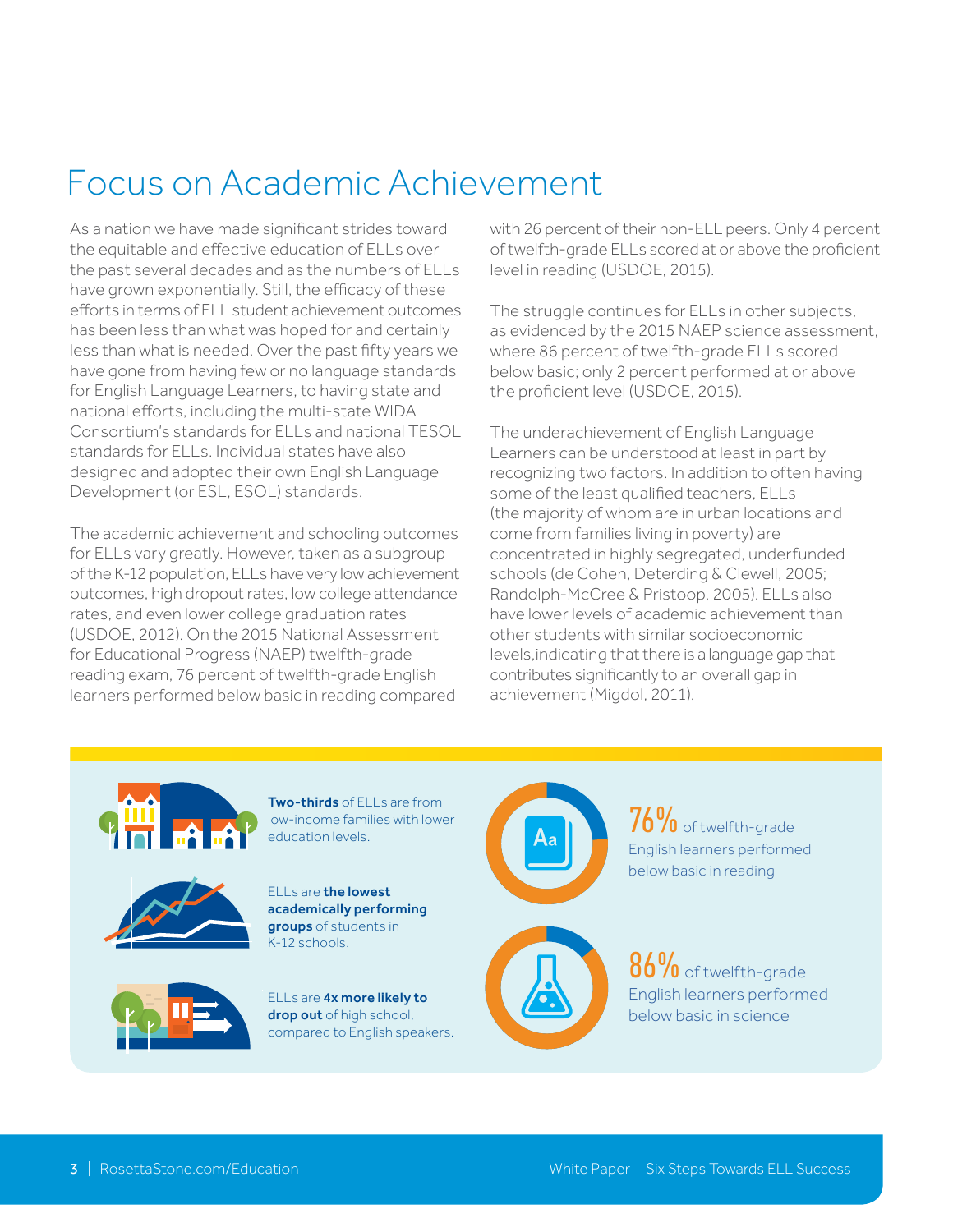## Identify Long Term English Learners

As a group, English Language Learners continue on a trajectory of persistent failure in U.S. schools. In fact, many second- and -third generation adolescent learners who are educated exclusively in the United States continue to struggle with the use of language and literacy in secondary-level academic coursework (Haynes, 2012). Long Term English Learners (LTELs) are unlike ELLs recently arrived in the country as they "have spent most of or all of their lives in the United States and do not share the newcomer's unfamiliarity with the culture or lack of exposure to English" (Olsen, 2012). California is the first state in the nation to pass legislation requiring districts to report how long English Language Learners have been designated as such, following research findings that show many hundreds of thousands of students are failed by their schools and remain ELLs for more than six years, thus making them LTELs.



*Long Term English Learners (LTELs) have spent most of or all of their lives in the United States and do not share the newcomer's unfamiliarity with the culture or lack of exposure to English.*

#### Accelerate Learning with EdTech

In their book Literacy, Technology & Diversity, Cummins, Brown and Sayers (2007) describe ways in which diverse groups of students, including ELLs, used technology imaginatively to engage cognitively at high levels, to generate knowledge, to analyze issues, to articulate realities, and to achieve academically through expanded notions of what it means to be literate. They further state that the goal of the book is to "sketch a pedagogical blueprint for implementing literacy instruction appropriate for an increasingly diverse Information Age society." Readers are shown a range of vignettes and case studies in which teachers of low income, linguistically diverse students build on students' social and cultural capital while "expanding students' intelligence, imagination and multilingual talents, using technological tools as powerful amplifiers."

This work offers encouraging and powerful examples of the ways in which technology can and should be used to improve student outcomes, while engaging students at the highest levels across multiple literacies (e.g. numerical, critical, cultural, technological). Technology tools, including digital media, can be used to promote equity in education and can serve as a means to provide increased access to content for ELLs and other students, while allowing for learning differences and differentiation in the ways that students can demonstrate learning and express what they know (Haynes, 2012).

Teachers of ELLs are tasked with accelerating learning to the greatest extent possible. Technology can be used to maximize in-school learning through, for example, using a "flipped" pedagogy in which students do some of the foundational and background learning for the lesson using technology, often prior to attending class. Teachers are using a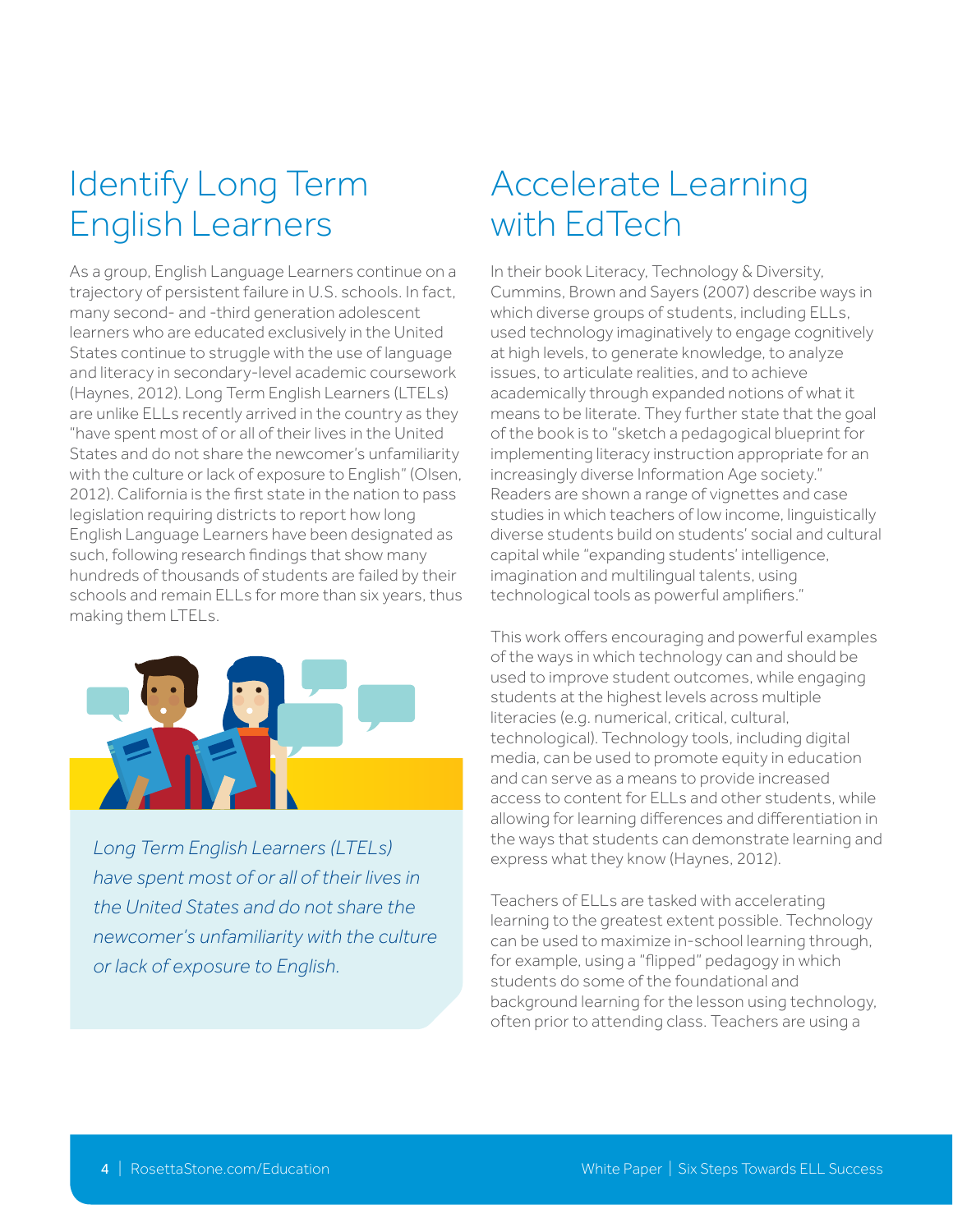range of technologies to teach and to communicate about learning with students, including social media, educational and other software, gaming, and various educational "apps."

When English Language Learning includes the use of technology, students benefit measurably. Strong emphasis can be placed on producing spoken language and building speaking confidence quickly. Oral proficiency increases as students' pronunciation is guided by real-time aural feedback while they learn English at their own pace.

Technology solutions also allow lesson content to be reinforced in interactive games and activities that make learning fun and interesting. Expanded access using technology enables ELL students to learn and practice at home as well as at school. Facilitating language production in and out of the classroom, and developing oral proficiency using digital tools, allows students to be mainstreamed quicker.

As multilingualism grows, we must find ways to maximize learning for ELLs using technology in ways that are engaging, affordable, and efficacious such that they accelerate language development and content area learning.

#### EDTECH BENEFITS

#### FOR STUDENTS



Access to tools that help build foundational language skills



Expand opportunities to build speaking confidence



Practice pronunciation in a safe, friendly environment



Access beyond the classroom

#### FOR TEACHERS



Complement and reinforce classroom instruction



Empower teachers to individualize instruction



Expand teachers' instructional reach and content



Enable teachers to focus on higher-order learning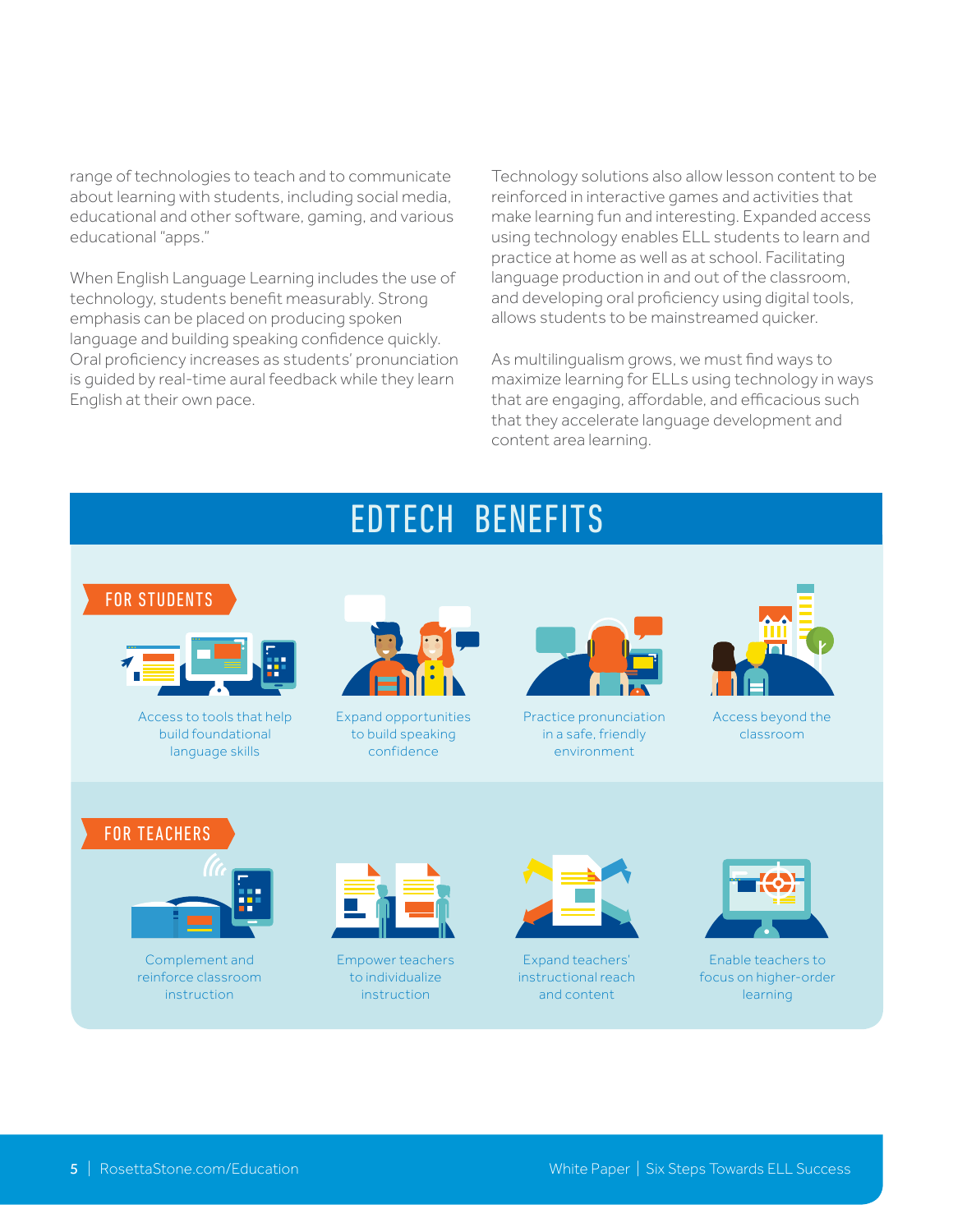## Address the ESL Teacher Deficit

Twenty-nine states have reported ESL, ESOL, TESOL teacher shortages, including eight of the top ten states with the largest ELL populations. Demand for English language instruction continues to rise, so ensuring that enough qualified teachers are available remains a priority. Scholarship and tuition deferment/ reimbursement programs have been established to encourage more teachers to fill these critical vacancies.



Recognize the

future if their primary language is maintained and used to promote English language development and academic success. As a nation, we should allow students to capitalize on the cognitive, social, and economic benefits of bilingualism, which is an increasingly important requirement of college and career readiness in our 21st century global economy.



Educators face many challenges in English language instruction, including ELLs' potentially limited access to technology at home and possible unfamiliarity with technology in general. Overcoming this digital divide requires teachers to be aware of varying degrees of student experience, the state of their school's infrastructure, and even ELLs' ability to understand the vocabulary needed to effectively use technology.



ELLs succeed when teachers, parents, administrators, and communities work in harmony. Teachers can adapt curriculum and methods to accommodate ELLs in and out of the classroom. Parents can increase involvement and communication with teachers. Administrators can allocate resources for teacher training and tools to measure teachers' effectiveness with ELLs. Communities can provide policy support, as well as engage with students by tutoring and volunteering. Working together toward a common goal will go far toward changing the prevailing learning outcomes and assisting ELL students in their quest to achieve academic success at the same rate as their English-proficient peers.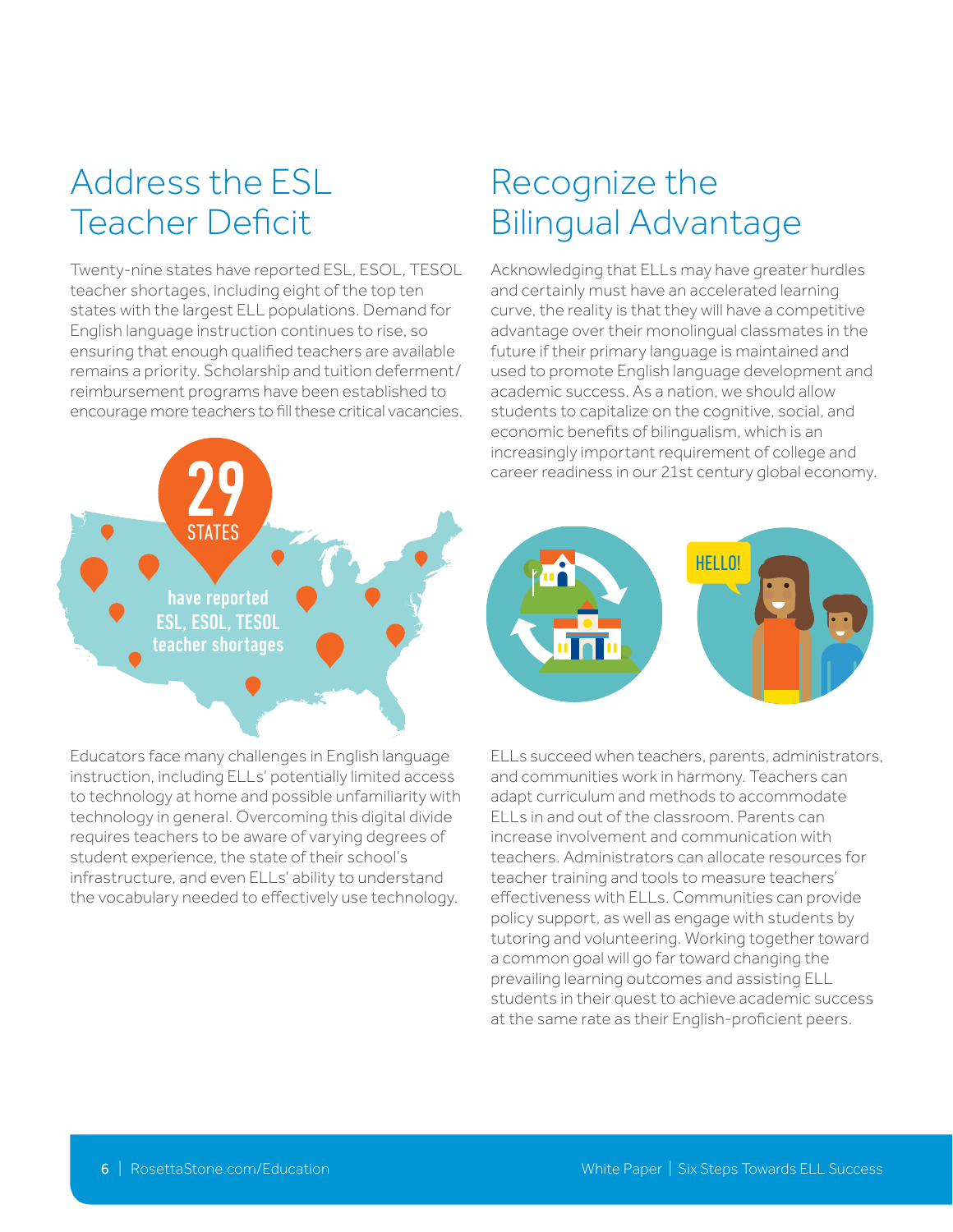## References Notes

August, D., & Shanahan, T. (2006). Developing literacy in secondlanguage learners: Report of the National Literacy Panel on Language Minority Children and Youth. Mahwah, NJ: Lawrence Eribaum

Cummins, J., Brown, K. & Sayers, D. (2007). Literacy, technology, and diversity: Teaching for success in changing times. Boston, MA: Pearson.

de Cohen, C.C., Deterding, N. and Clewell, B.C. (2005). Who's left behind? Immigrant children in high and low LEP schools. Washington, DC: Urban Institute.

Hakuta, K. (2012). Retrieved 12/22/16 from [http://www.edsource.](http://www.edsource.org/today/2012) [org/today/2012](http://www.edsource.org/today/2012)

Haynes, M. (2012). Policy Brief. Washington, DC: Alliance for Excellent Education. [www.all4ed.org](http://www.all4ed.org)

Migdol, R. (2011). Stanford researcher launches national K-12 English Language Learning initiative. Retrieved on 12/22/16 from [http://news.stanford.edu/news/2011/september/english](http://news.stanford.edu/news/2011/september/english-language-learning-091311.html)[language-learning-091311.html](http://news.stanford.edu/news/2011/september/english-language-learning-091311.html)

Olsen, L. (2010). Reparable Harm: Fulfilling the unkept promise of educational opportunity for California's Long Term English Learners. Long Beach, CA: Californians Together.

Randolph-McRee, I. and Pristoop, E. (2005). The funding gap 2005: Low-income and minority students short-changed by most states. Washington, DC: Education Trust.

U.S. Department of Education, National Center for Education Statistics (2012). Condition of Education. Alexandria, VA.

U.S. Department of Education (2015), Institute of Education Sciences, National Center for Education Statistics, National Assessment of Educational Progress (NAEP), 2015 Science Assessment.

U.S. Department of Education (2015), Institute of Education Sciences, National Center for Education Statistics, National Assessment of Educational Progress (NAEP), 2015 Reading Assessment.